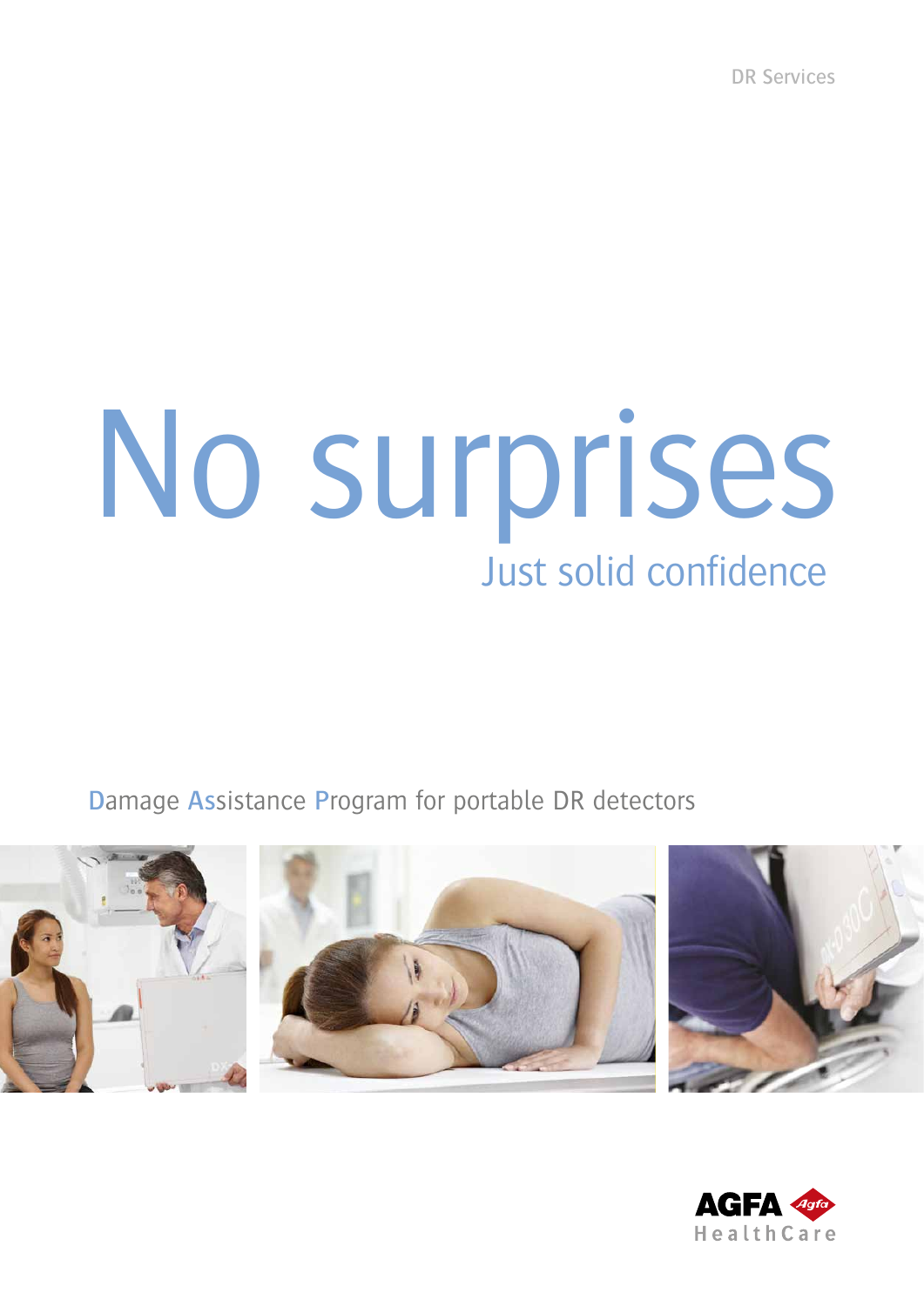### Protect your investment and your **benefits**

Accidents can happen. Protect your Agfa HealthCare portable DR detector from accidental damage with our Damage Assistance Program (DAsP). For the solid confidence of knowing it's always there, where and when you need it.



With a DR solution from Agfa HealthCare, you are creating a first-class working environment at your facility and enhancing your patients' feeling of comfort and peace of mind. Your portable DR detector is a key part of your DR solution, offering you high-quality direct digital imaging while maximizing the use of your existing equipment.

With its cassette-less workflow, you can view and validate the image immediately after exposure and there's no risk of mixing up patients' cassettes. Productivity is enhanced, since there is no cassette processing involved and the image is available immediately. And images can be sent immediately to a PACS or imager in DICOM format.

Convenience and portability, improved workflow and examination speed, MUSICA<sup>2</sup> gold-standard image processing… the list of benefits is impressive. Don't let an accidental drop take that away from you!

To ensure your valuable investment is always up-and-running and to protect it against accidental user damage, we offer you the solid confidence of our DAsP. So you can focus on what matters most: providing the very best patient care.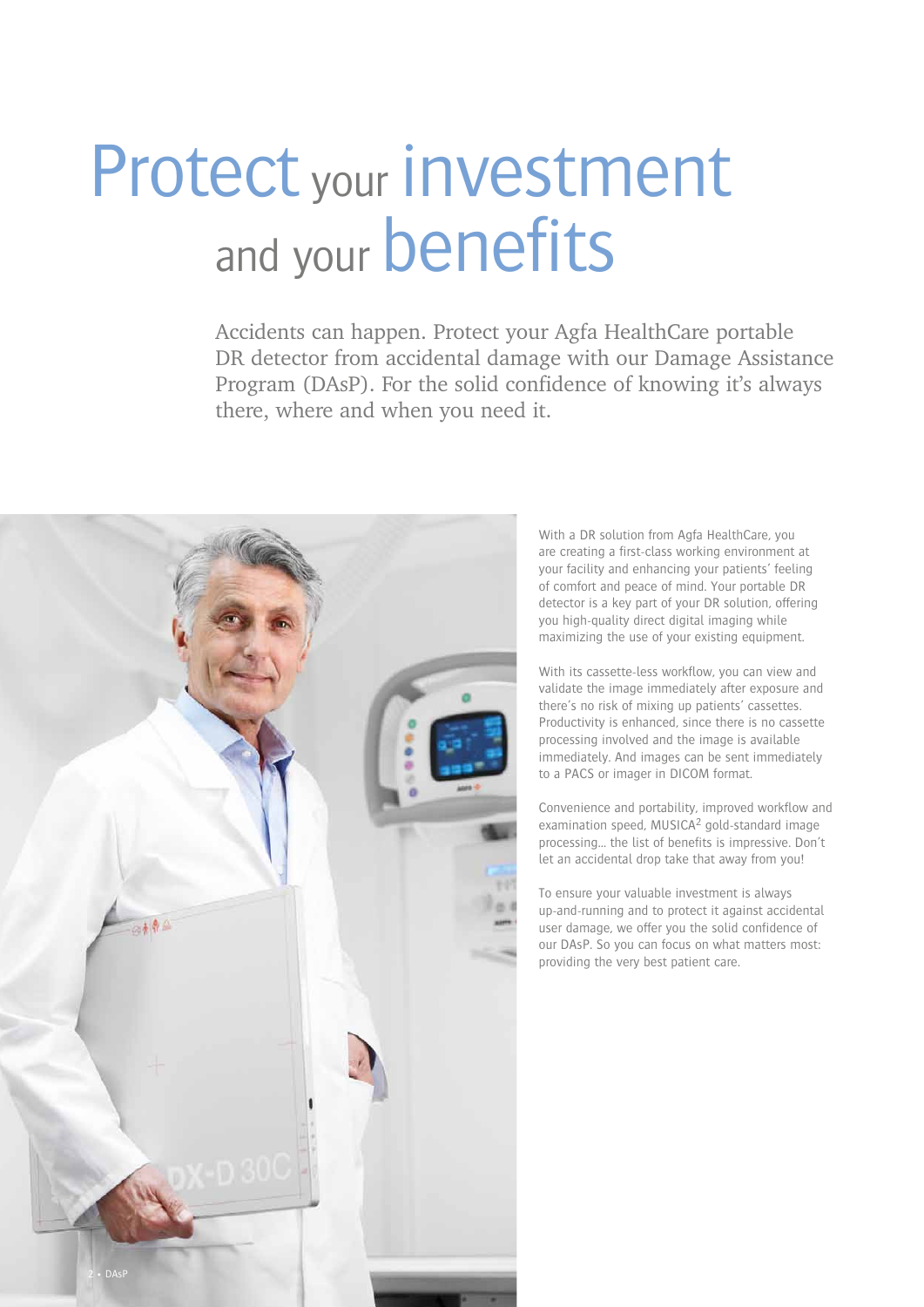## Peace of mind: depend on it

With DAsP as an add-on to your DR services package or portable DR detector warranty extension, you can avoid unexpected, high repair or replacement costs. A fixed yearly fee and a minimal co-pay for any accident provide you the peace of mind of knowing you can depend on your portable DR detector – with no costly surprises.

Protect your detector for less than 10% of your total investment:



#### For your Agfa HealthCare DR solution

Your DR services package keeps your DR system performing optimal – producing outstanding MUSICA2 image quality. DAsP is available as an add-on for your Agfa HealthCare DR system that uses a portable detector, including DX-D 100, DX-D 400, DX-D 600 and DX-D 500*(n)*.

#### For your Agfa HealthCare Integration or Retrofit package

DAsP is an add-on to your DR detector warranty extension for your DX-D Integration or Retrofit package. It is valid for the DX-D 30C (wireless), DX-D 35C (wireless), DX-D 20G/C (tethered) and DX-D 10G/C (tethered) detectors.

#### DAsP: Premium coverage, up-front

DAsP covers accidents such as drops and liquid damages caused by the trained user. Once Agfa HealthCare has determined that the damaged detector cannot be repaired on-site, it will be replaced with a working unit through an accelerated process, to maximize your system uptime. You will only pay a minimal co-pay for a damage occurrence. The DAsP can be purchased at the point of sale, for a period of up to five years.

#### Services & support: Made to fit

Agfa HealthCare's service agreement solutions have been carefully tailored to meet customers' situations and needs. Available in Basic, Comfort and Advanced, they make lifecycle costs predictable and extend the useful life of your imaging assets.

A worldwide team of some 1,000 service professionals is available to provide you with support at all phases of your project. Services go well beyond maintenance: they can help you customize your examination tree or link RIS protocol codes, or provide value added services such as super user training, staff training and software upgrades. All to give you an even higher return on your investment.

With first class support, specific skills and services, and empowered effectiveness, Agfa HealthCare provides the solid sense of confidence you need for your daily operations.